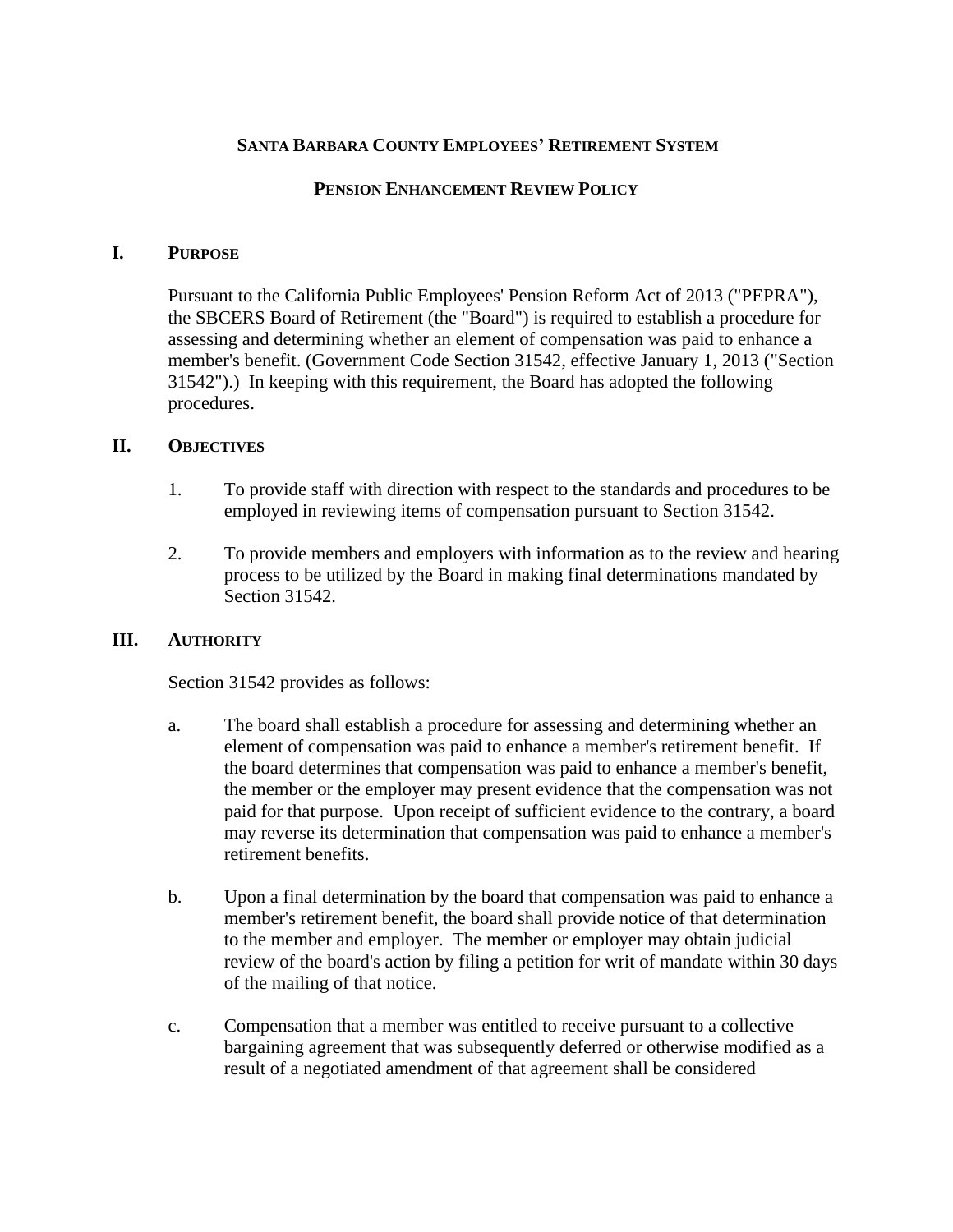compensation earnable and shall not be deemed to have been paid to enhance a member's retirement benefit.

# **IV. POLICY**

The following policies and procedures shall apply to the assessment and determination of whether an element of compensation was paid to enhance a member's retirement benefit.

### 1. STAFF REVIEW AND ASSESSMENT

With respect to all retirement applications, the Board directs SBCERS staff to review all compensation included within the calculation of the member's final compensation within the meaning of California Government Code Sections 7522.32, 7522.34, 31461, 31461.6, 31462, 31462.1, 31462.11 and 31462.2, as applicable, for the purpose of making an initial assessment as to whether any item of compensation included in final compensation was paid to enhance a member's retirement benefit. In conducting such review and making such initial assessment, staff shall consider:

- A. Whether the item of compensation was earned within the period during which final compensation is to be calculated;
- B. Whether the compensation exceeds a members' normal base pay, as calculated by multiplying the member's hourly rate of pay by his or her authorized hours and, if so, whether earnings codes reported for additional pay are consistent with categories of compensation properly included in pension calculation pursuant to statute and Board determination;
- C. Any other factors that cause staff to believe that an item of compensation included in final compensation was paid to enhance a member's retirement benefit, for example inclusion for the first time of a new rate or category of pay shortly before or during the final average salary period; and
- D. Information and explanation provided by the member and the employer in response to SBCERS' request as to facts and circumstances concerning an item of compensation that staff believes may have been paid to enhance the member's retirement benefit.

A member and the employer shall be given no less than 15 days to respond to such a written request. Staff may conduct such written and oral follow-up communication as staff believes is appropriate in the exercise of reasonable diligence.

If the payment of the member's benefit would be delayed by seeking resolution through the administrative processes set forth below, SBCERS may process the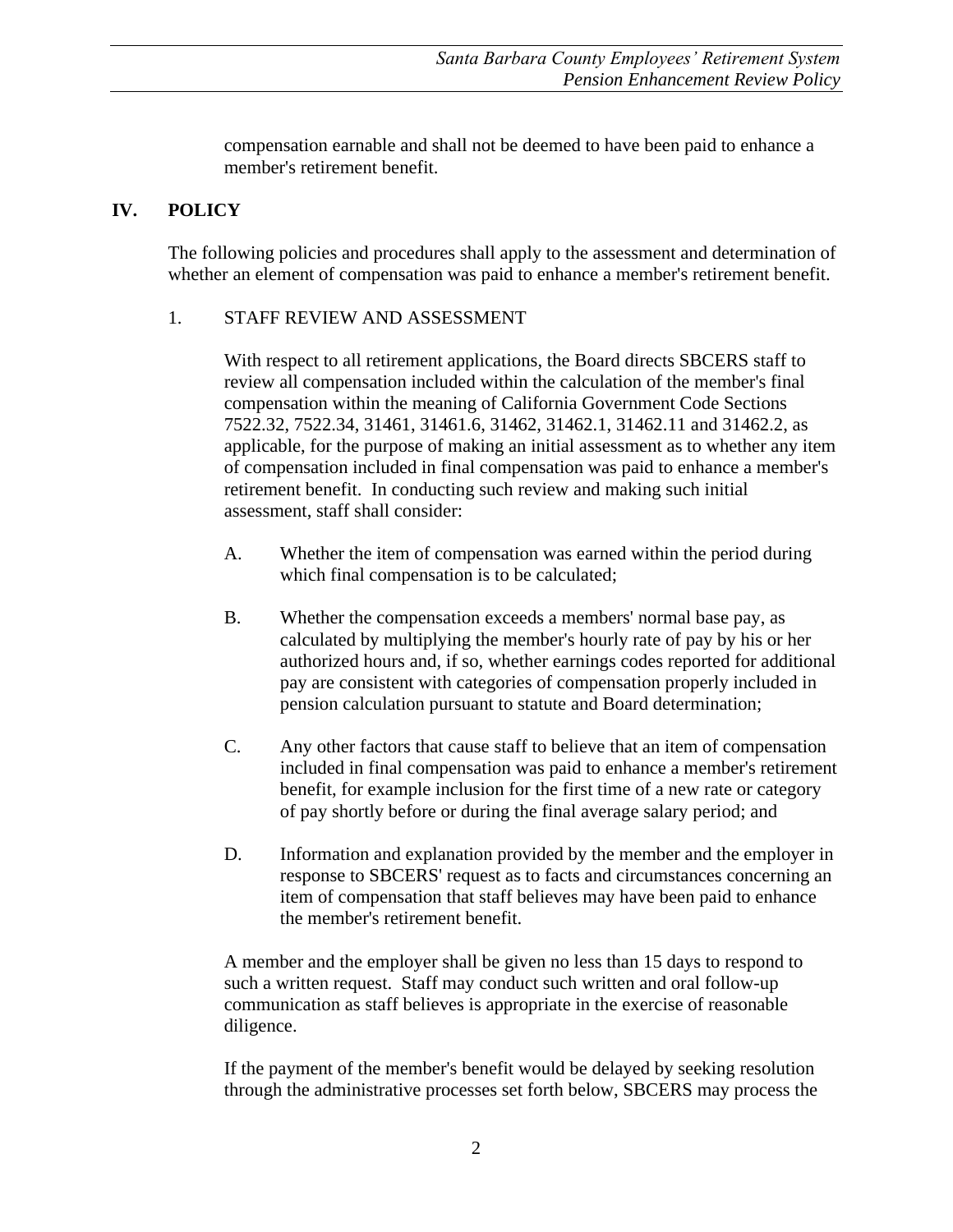benefit excluding the compensation in question. If it is later determined that compensation should be included, SBCERS will adjust the benefit retroactive to the effective retirement date.

If the member accepts Staff's determination regarding the calculation of his or her retirement benefit, the matter will be deemed concluded. If the member contests such determination, the matter will be presented to the Board pursuant to step 2 below.

## 2. PREPARATION OF WRITTEN ADMINISTRATIVE RECOMMENDATION, BOARD ACTION

- A. If, after conducting the initial assessment described above, SBCERS staff believes that an item of compensation was paid to enhance a member's retirement benefit, and the member contests such determination, staff shall prepare a written report to the Board making an administrative recommendation to the Board that such item not be included in the calculation of the member's retirement benefit. The report shall contain a description of the reasons for staff's recommendation, including the specific facts and circumstances supporting staff's recommendation, and a copy of the report shall be provided to the member and the employer no later than 10 days before the recommendation is presented to the Board for action.
- B. The report shall be noticed and placed on the agenda for action at a regular meeting of the Board, at which time the Board will act upon staff's administrative recommendation. Before the Board acts, the member and the employer shall be provided the opportunity to be heard by the Board.
- C. Once the Board has considered the matter, it shall take action which may include the following: (i) adopt the administrative recommendation, in its entirety or in part, with or without providing the member or the employee the option of requesting an evidentiary hearing; (ii) reject the administrative recommendation and provide direction to staff regarding calculation of the member's benefit; (iii) refer the matter back to staff for further investigation and recommendation; or (iv) refer the matter to hearing pursuant to the procedures specified in Section 3.

## 3. EVIDENTIARY HEARING

A. Matters will be referred to administrative hearing before a referee appointed by SBCERS pursuant to Government Code Section 31533 pursuant to this paragraph where the Board has referred the matter to hearing as provided for in Section 2(c)(iv), or where a hearing is provided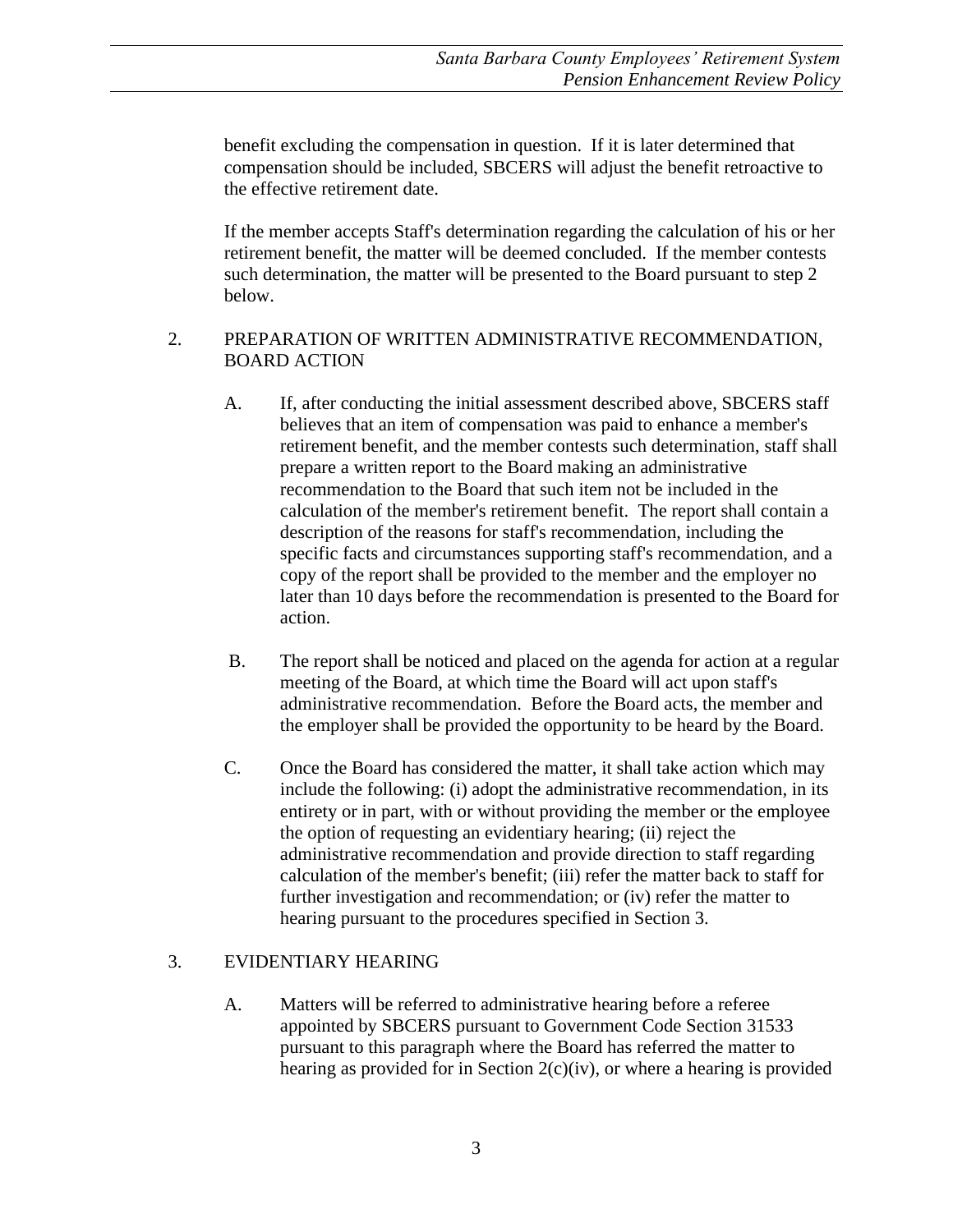at the request of the member or the employer pursuant to sub-section B below.

- B. If the Board accepts staff's recommendation that one or more items of compensation received by the member should not be included within his or her compensation for purposes of calculation of a pension benefit, and where the Board finds that such determination involves a genuine dispute as to an issue of material fact, the member and the employer shall be given written notice that they may request an evidentiary hearing before a referee to be appointed by SBCERS pursuant to Government Code Section 31533. A written request for hearing must be submitted by the member within 21 days after mailing of the notice.
- C. When a matter is referred to hearing by the Board, or where a hearing is requested by the member or the employer, a referee shall be selected to hear the matter pursuant to the Board's Guidelines for Retention and Assignment of Referees applicable to disability retirement hearings and the hearing shall be conducted pursuant to the Disability Retirement Procedures, Section 522.

# 4. FINAL BOARD ACTION

- A. Following submittal of a referee's written report, the Board shall hear and make a final decision regarding the matter consistent with the procedures set forth in Government Code Section 31534 and the Board's Disability Retirement Procedures, Sections 513 and 514 at its next regularly scheduled meeting. Where a hearing is not conducted, the Board shall consider and adopt findings of fact, conclusions of law and a decision at the next regularly scheduled meeting following its initial action pursuant to Section 2, which in such cases shall constitute the Board's final decision.
- B. SBCERS will provide the member and the employer written notice of the Board's final decision within 5 days of the hearing adopting it, which notice will inform the member and the employer of their right to seek judicial review, pursuant to the time limits set forth in Section 31542(b), within 30 days after the mailing of the notice.
- C. If the Board's final decision finds that an item of compensation should be included in the calculation of retirement benefits, which was not initially included by staff, staff shall adjust the member's benefit to include said item, retroactive to the effective date of retirement.